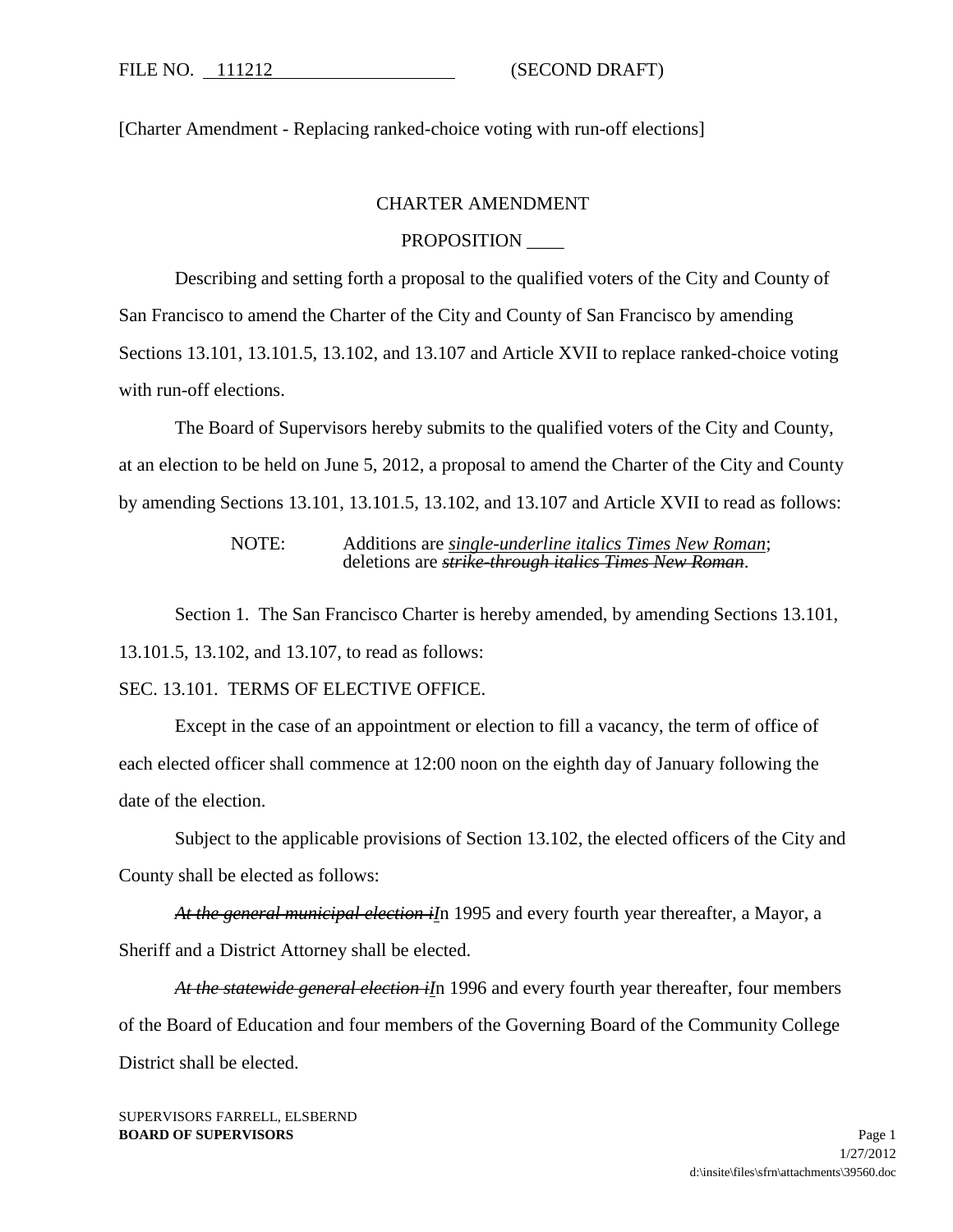*At the general municipal election iI*n 1997 and every fourth year thereafter, a City Attorney and a Treasurer shall be elected.

*At the general municipal election iI*n 2006 and every fourth year thereafter, an Assessor-Recorder and Public Defender shall be elected.

*At the statewide general election iI*n 1998 and every fourth year thereafter, three members of the Board of Education and three members of the Governing Board of the Community College District shall be elected.

The election and terms of office of members of the Board of Supervisors shall be governed by Section 13.110.

SEC. 13.101.5. VACANCIES.

(a) If the office of Assessor-Recorder, City Attorney, District Attorney, Public Defender, Sheriff, Treasurer, or Member of the Board of Supervisors, Board of Education or Governing Board of the Community College District becomes vacant because of death, resignation, recall, permanent disability, or the inability of the respective officer to otherwise carry out the responsibilities of the office, the Mayor shall appoint an individual qualified to fill the vacancy under this Charter and state laws.

(b) If the Office of Mayor becomes vacant because of death, resignation, recall, permanent disability or the inability to carry out the responsibilities of the office, the President of the Board of Supervisors shall become Acting Mayor and shall serve until a successor is appointed by the Board of Supervisors.

(c) Any person filling a vacancy pursuant to subsection (a) or (b) of this Section shall serve until a successor is selected at the next *electionnon-partisan primary* occurring not less than 120 days after the vacancy, *or if necessary, in a run-off at the next general municipal election, at which time an election shall be held to fill the unexpired term*, provided that (1) if a*n election non-partisan primary* for the vacated office is scheduled to occur less than one year after the vacancy, the appointee shall serve until a successor is selected at that *electionnon-partisan*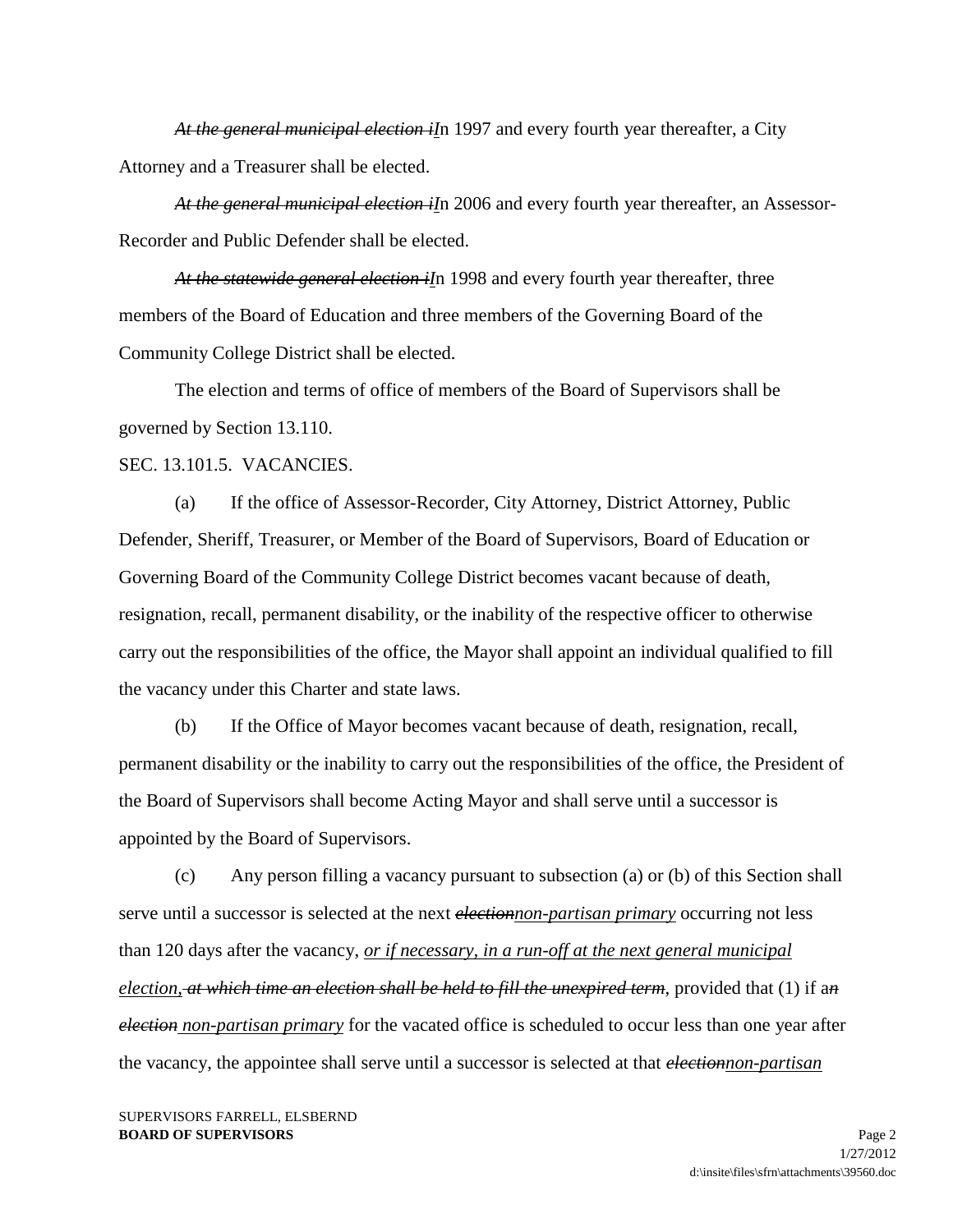*primary or if necessary, in a run-off at the next general municipal election* or (2) if a*n election non-partisan primary* for any seat on the same board as the vacated seat is scheduled to occur less than one year but at least 120 days after the vacancy, the appointee shall serve until a successor is selected at that *electionnon-partisan primary or if necessary, in a run-off at the next general municipal election* to fill the unexpired term.

*(d) If no candidate receives a majority of the votes cast at an election to fill a vacated office, the two candidates receiving the most votes shall qualify to have their names placed on the ballot for a municipal runoff election at the next regular or otherwise scheduled election occurring not less than five weeks later. If an instant runoff election process is enacted for the offices enumerated in this Section, that process shall apply to any election required by this Section.*

SEC. 13.102. *INSTANT RUNOFF ELECTIONSELECTIONS FOR LOCAL ELECTIVE OFFICES*.

*(a) For the purposes of this section: (1) a candidate shall be deemed "continuing" if the candidate has not been eliminated; (2) a ballot shall be deemed "continuing" if it is not exhausted; and (3) a ballot shall be deemed "exhausted," and not counted in further stages of the tabulation, if all of the choices have been eliminated or there are no more choices indicated on the ballot. If a ranked-choice ballot gives equal rank to two or more candidates, the ballot shall be declared exhausted when such multiple rankings are reached. If a voter casts a rankedchoice ballot but skips a rank, the voter's vote shall be transferred to that voter's next ranked choice.* 

*(b) The Mayor, Sheriff, District Attorney, City Attorney, Treasurer, Assessor-Recorder, Public Defender, and members of the Board of Supervisors shall be elected using a rankedchoice, or "instant runoff," ballot. The ballot shall allow voters to rank a number of choices in order of preference equal to the total number of candidates for each office; provided, however, if the voting system, vote tabulation system or similar or related equipment used by the City and*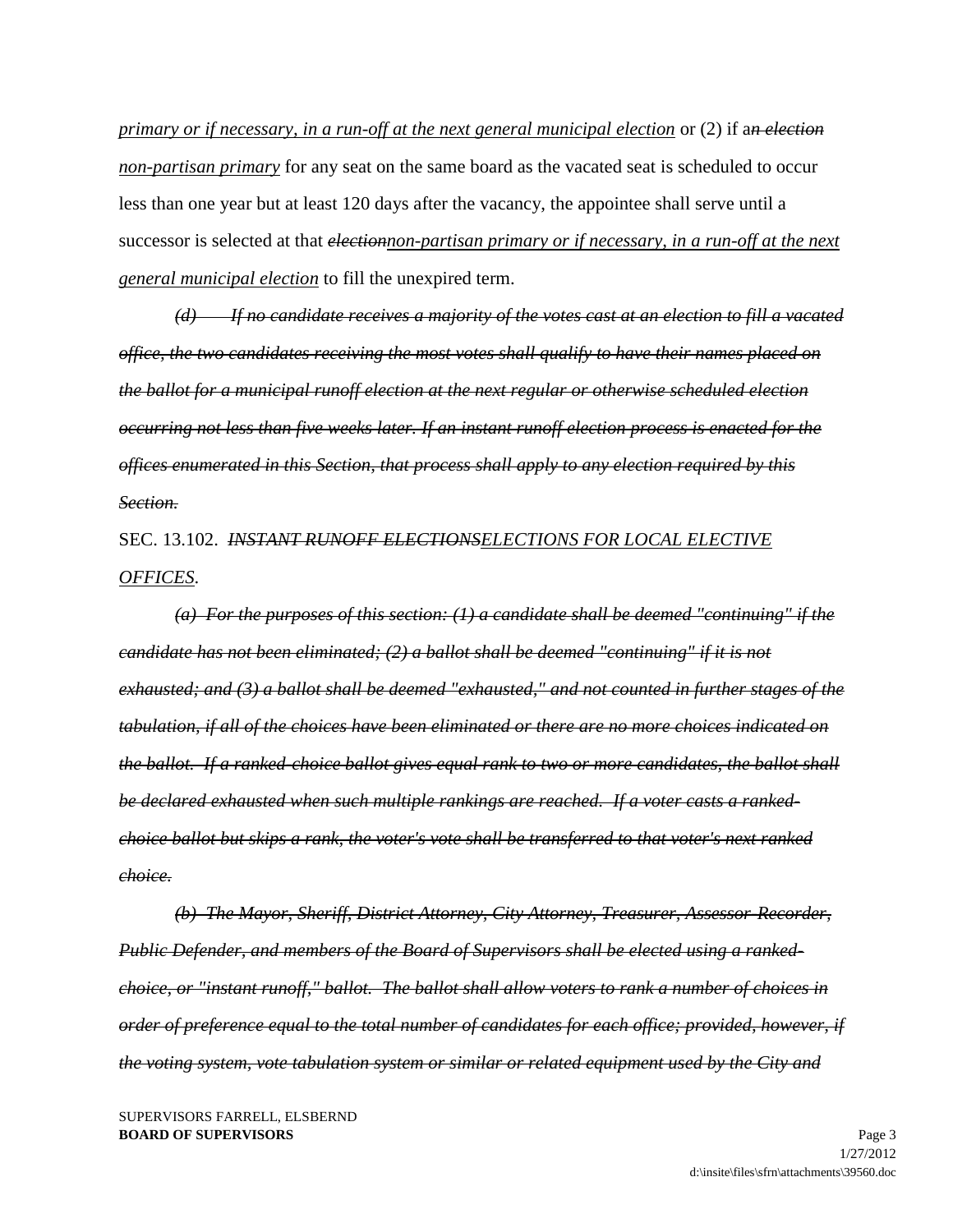*County cannot feasibly accommodate choices equal to the total number of candidates running for each office, then the Director of Elections may limit the number of choices a voter may rank to no fewer than three. The ballot shall in no way interfere with a voter's ability to cast a vote for a write-in candidate.* 

*(c) If a candidate receives a majority of the first choices, that candidate shall be declared elected. If no candidate receives a majority, the candidate who received the fewest first choices shall be eliminated and each vote cast for that candidate shall be transferred to the next ranked candidate on that voter's ballot. If, after this transfer of votes, any candidate has a majority of the votes from the continuing ballots, that candidate shall be declared elected.* 

*(d) If no candidate receives a majority of votes from the continuing ballots after a candidate has been eliminated and his or her votes have been transferred to the next-ranked candidate, the continuing candidate with the fewest votes from the continuing ballots shall be eliminated. All votes cast for that candidate shall be transferred to the next-ranked continuing candidate on each voter's ballot. This process of eliminating candidates and transferring their votes to the next-ranked continuing candidates shall be repeated until a candidate receives a majority of the votes from the continuing ballots.* 

*(e) If the total number of votes of the two or more candidates credited with the lowest number of votes is less than the number of votes credited to the candidate with the next highest number of votes, those candidates with the lowest number of votes shall be eliminated simultaneously and their votes transferred to the next-ranked continuing candidate on each ballot in a single counting operation.* 

*(f) A tie between two or more candidates shall be resolved in accordance with State law. (g) The Department of Elections shall conduct a voter education campaign to familiarize voters with the ranked-choice or, "instant runoff," method of voting.*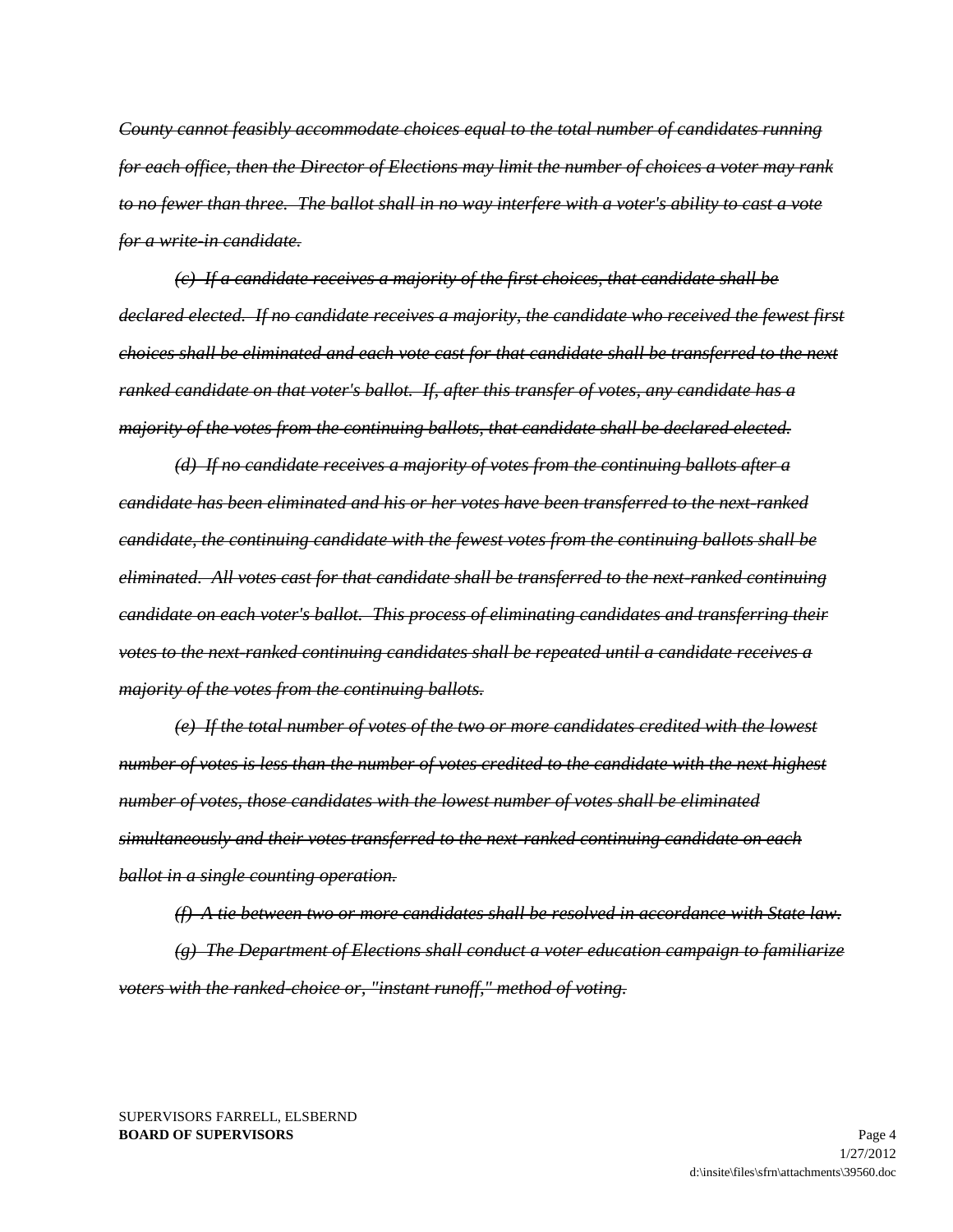*(h) Any voting system, vote tabulation system, or similar or related equipment acquired by the City and County shall have the capability to accommodate this system of ranked-choice, or "instant runoff," balloting.* 

*(i) Ranked choice, or "instant runoff," balloting shall be used for the general municipal election in November 2002 and all subsequent elections. If the Director of Elections certifies to the Board of Supervisors and the Mayor no later than July 1, 2002 that the Department will not be ready to implement ranked-choice balloting in November 2002, then the City shall begin using ranked-choice, or "instant runoff," balloting at the November 2003 general municipal election.* 

*If ranked-choice, or "instant runoff," balloting is not used in November of 2002, and no candidate for any elective office of the City and County, except the Board of Education and the Governing Board of the Community College District, receives a majority of the votes cast at an election for such office, the two candidates receiving the most votes shall qualify to have their names placed on the ballot for a runoff election held on the second Tuesday in December of 2002.*

*Contests for Mayor, Sheriff, District Attorney, City Attorney, Treasurer, Assessor-Recorder, Public Defender, and members of the Board of Supervisors shall consist of a nonpartisan primary and if necessary, a further run-off at the next general municipal election. If a candidate for a local elective office receives at least sixty-five percent (65%) of votes cast for that office at the non-partisan primary, that candidate shall be declared elected, and the Director of Elections shall not place that contest on the ballot for the following general municipal election. If no candidate for a local elective office receives at least sixty-five percent (65%) of the votes cast for that office at the non-partisan primary, the two candidates receiving the most votes shall appear on the ballot in a run-off at the next general municipal election.*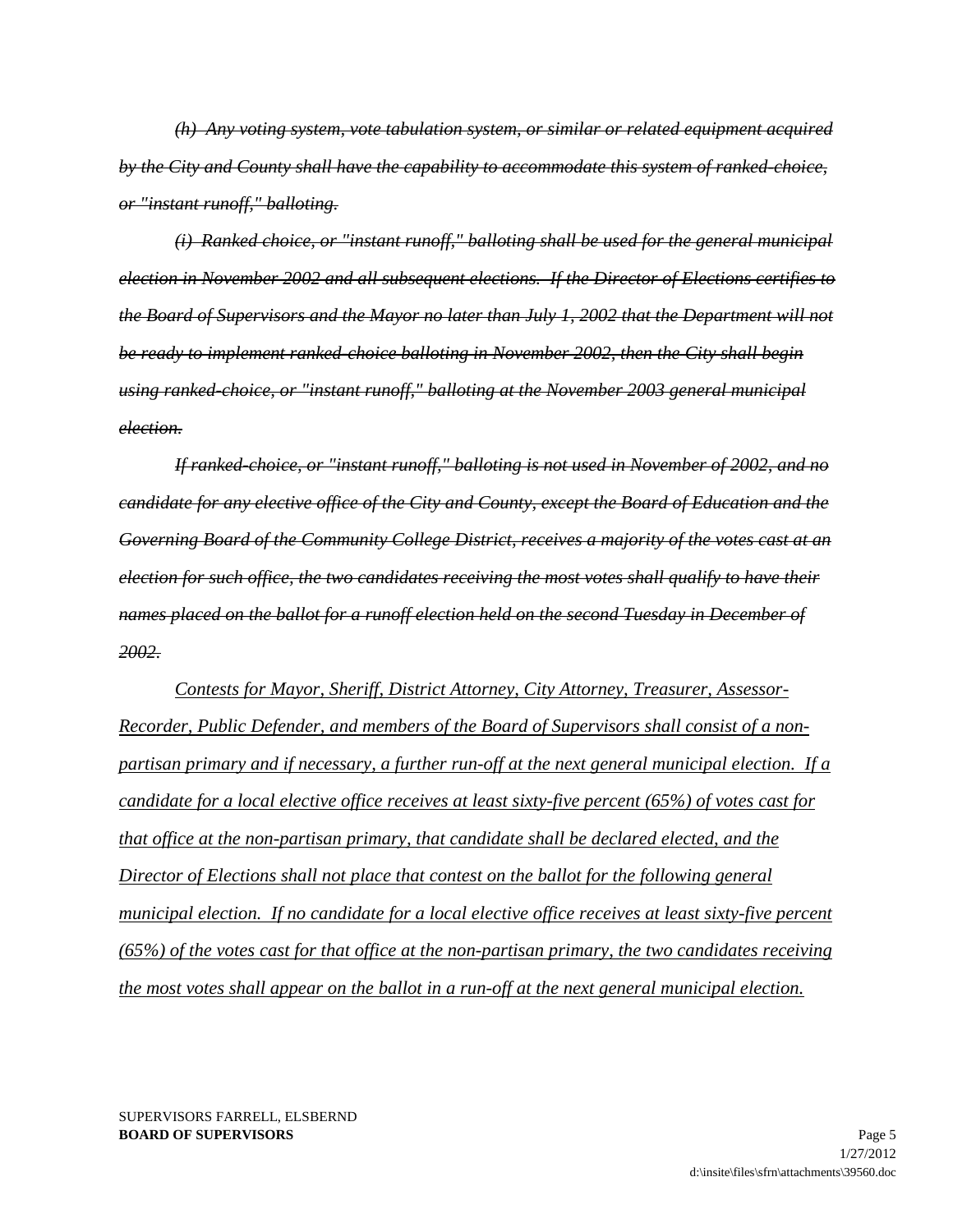*Ballots for general municipal elections may not permit voters to cast votes for write-in candidates in a run-off for a local elective office, and the Director of Elections may not count any attempts to cast votes for write-in candidates in a run-off for a local elective office.*

*The Director of Elections may not place any measures on the ballot for non-partisan primaries.*

*This section shall apply to the elections held in 2013 and to all subsequent municipal elections.*

### SEC. 13.107. ELECTION MATERIAL MAILED TO VOTERS.

The Board of Supervisors shall, by ordinance, provide for the format of a voters' pamphlet including a sample ballot, candidates' statements, lists of sponsors, arguments for and against each ballot measure, any financial impact statements prepared by the Controller, and arguments for and against the recall of any officers. The voters' pamphlet shall be mailed to each elector so as to be received at least ten days prior to each *non-partisan primary and each* general*, runoff* or special municipal election.

Section 2. The San Francisco Charter is hereby amended, by amending Article XVII, to read as follows:

# ARTICLE XVII: DEFINITIONS

For all purposes of this Charter, the following terms shall have the meanings specified below:

"Business day" shall mean any day other than a Saturday, Sunday or holiday on which governmental agencies are authorized by law to close.

"Confirm" or "confirmation" shall mean the approval by a majority of the members of the Board of Supervisors.

"Discrimination" shall mean violations of civil rights on account of race, color, religion, creed, sex, national origin, ethnicity, age, disability or medical condition, political affiliation,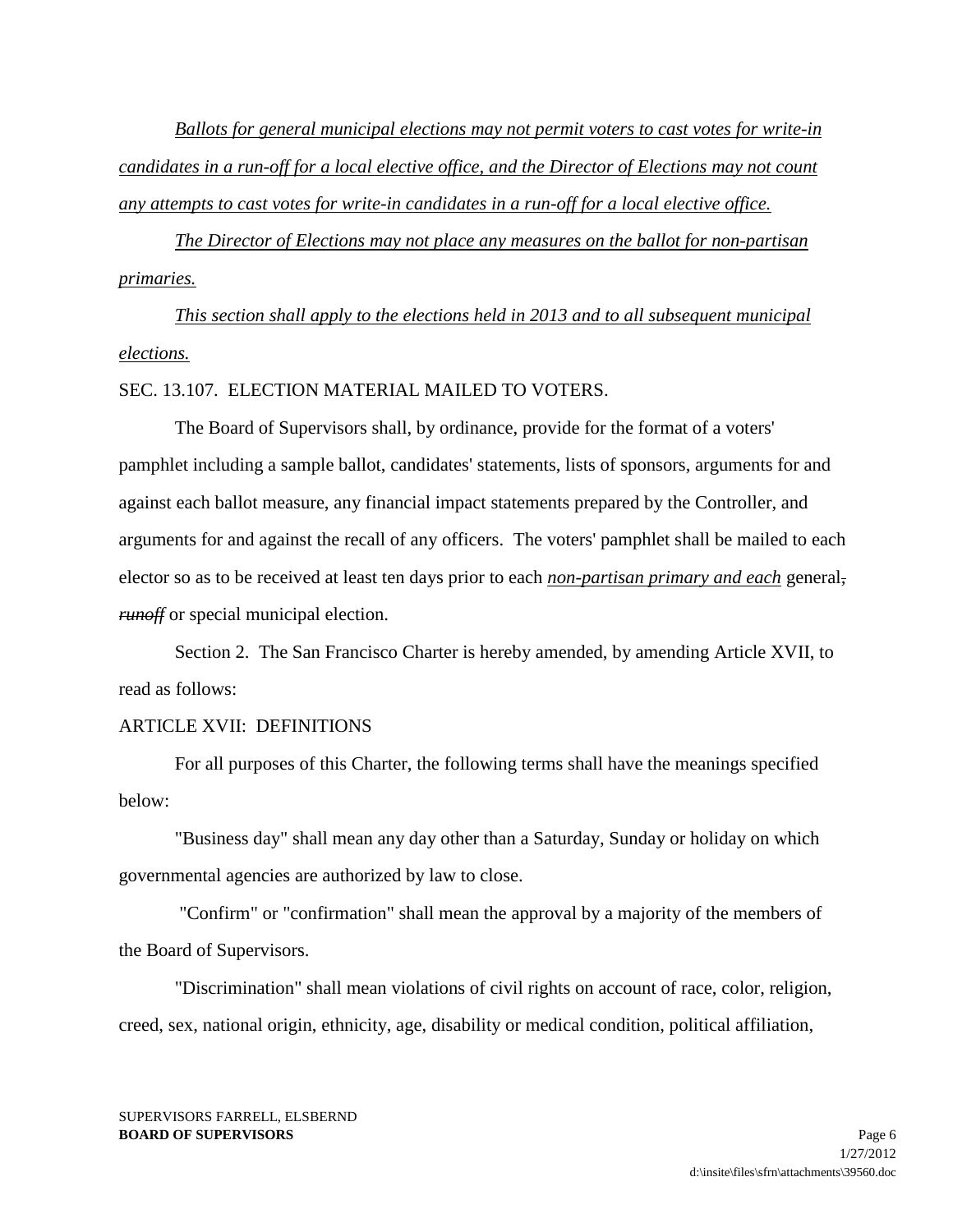sexual orientation, ancestry, marital or domestic partners status, gender identity, parental status, other non-merit factors, or any category provided for by ordinance.

"Domestic partners" shall mean persons who register their partnerships pursuant to the voter-approved Domestic Partnership Ordinance.

"Elector" shall mean a person registered to vote in the City and County.

"For cause" shall mean the issuance of a written public statement by the Mayor describing those actions taken by an individual as a member of a board or commission which are the reasons for removal, provided such reasons constitute official misconduct in office.

"General municipal election" shall mean the election *for local officials or measures,* to be held in the City and County on the Tuesday immediately following the first Monday in November *in odd-numbered years*.

"Initiative" shall mean (1) a proposal by the voters with respect to any ordinance, act or other measure which is within the powers conferred upon the Board of Supervisors to enact, any legislative act which is within the power conferred upon any other official, board, commission or other unit of government to adopt, or any declaration of policy; or (2) any measure submitted to the voters by the Mayor or by the Board of Supervisors, or four or more members of the Board.

*"Non-partisan primaries" shall mean the first round of elections for the local elective offices of Mayor, Sheriff, District Attorney, City Attorney, Treasurer, Assessor-Recorder, Public Defender, and members of the Board of Supervisors, to be held in the City and County on the first Tuesday after the second Monday in September.*

"Notice" shall mean publication (as defined by ordinance), and a contemporaneous filing with the Clerk of the Board of Supervisors or other appropriate office.

"One-third," "a majority" or "two-thirds" of the Board of Supervisors or any other board or commission of the City and County shall mean one-third, a majority or two-thirds of all members of such board or commission.